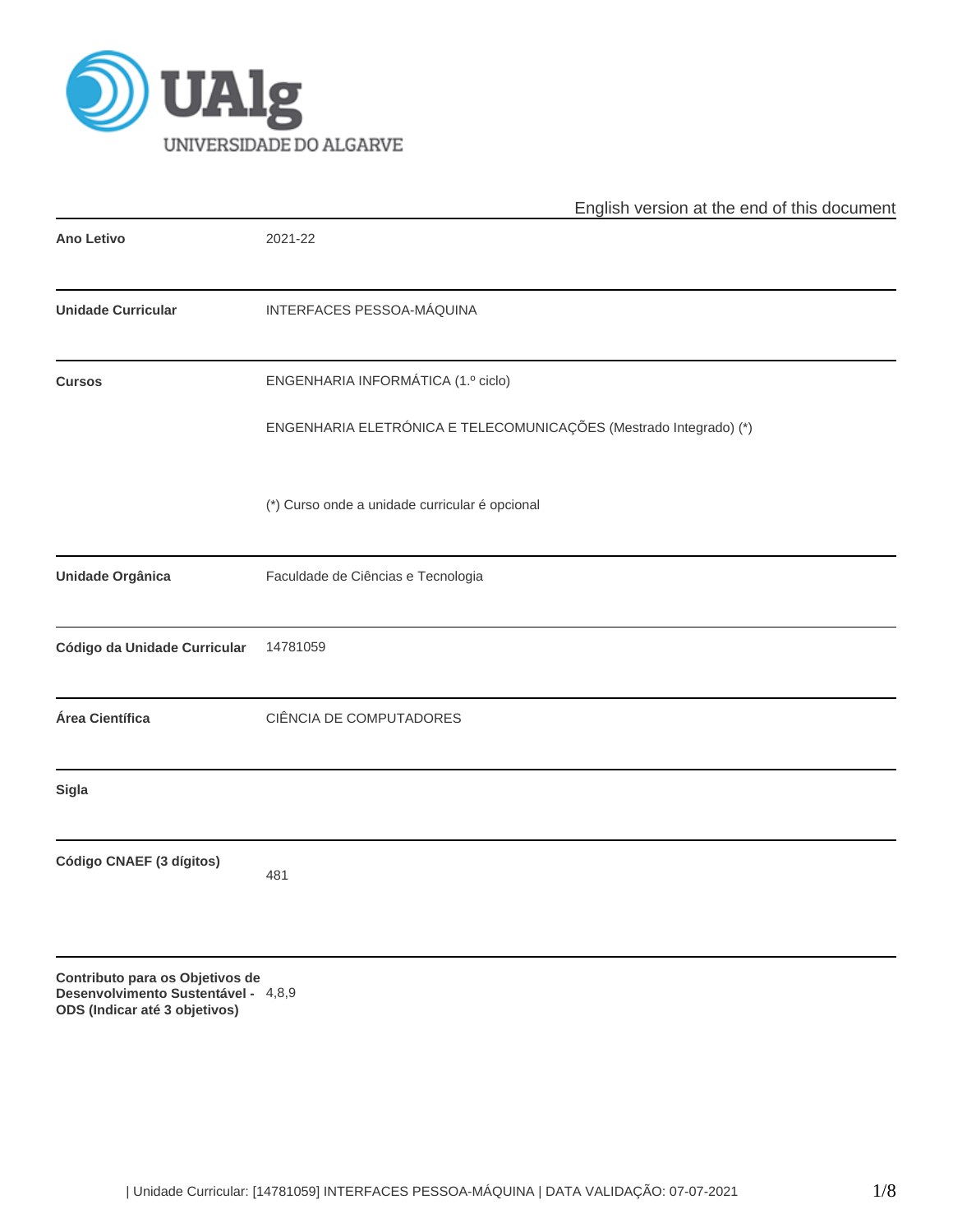

**Línguas de Aprendizagem**

Português - PT

**Modalidade de ensino**

Presencial

**Docente Responsável** Marielba Silva de Zacarias

| <b>I DOCENTE</b>                  | <b>TIPO DE AULA</b> | <b>TURMAS</b>                     | TOTAL HORAS DE CONTACTO (*) |
|-----------------------------------|---------------------|-----------------------------------|-----------------------------|
| Marielba Silva de Zacarias        |                     |                                   | 28T                         |
| Uosé Manuel Aquiar Tavares Bastos |                     | PL <sub>1</sub> : PL <sub>2</sub> | 56PL                        |

\* Para turmas lecionadas conjuntamente, apenas é contabilizada a carga horária de uma delas.

| <b>ANO</b> | <b>PERIODO DE FUNCIONAMENTO*</b> | <b>HORAS DE CONTACTO</b> | <b>HORAS TOTAIS DE TRABALHO</b> | <b>ECTS</b> |
|------------|----------------------------------|--------------------------|---------------------------------|-------------|
| 20         |                                  | 28T; 28PL                | 156                             |             |

\* A-Anual;S-Semestral;Q-Quadrimestral;T-Trimestral

## **Precedências**

Sem precedências

### **Conhecimentos Prévios recomendados**

- Conceitos e prática de programação
- Tecnologias Web (HTML, CSS, Javascript)
- Conceitos e prática de Engenharia de Software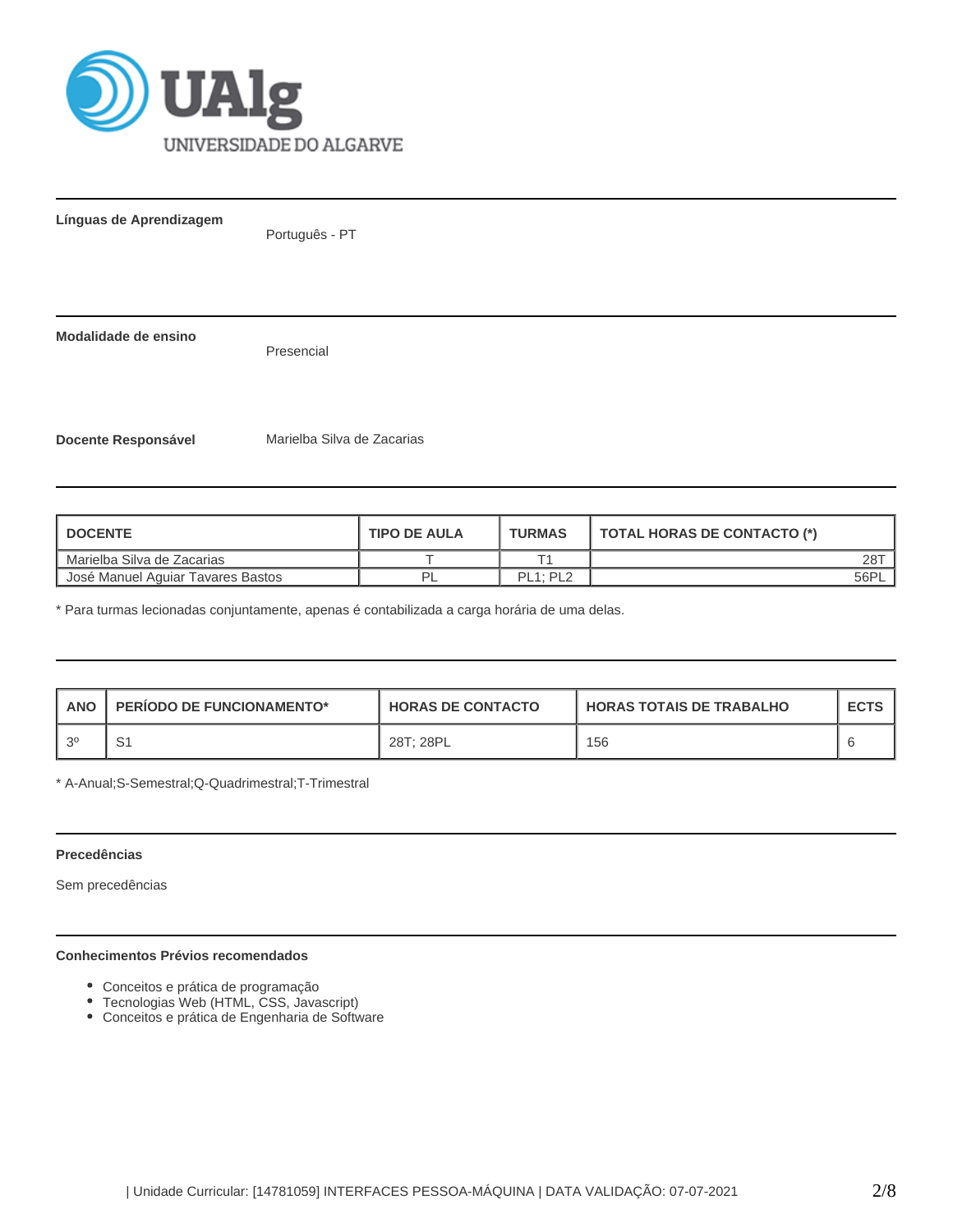

### **Objetivos de aprendizagem (conhecimentos, aptidões e competências)**

- **Objetivo A:** Conhecer as diferentes disciplinas científicas envolvidas na comunicação entre as pessoas e as máquinas.
- **Objetivo B:** Aprender os conceitos de usabilidade e experiência de utilização.
- **Objetivo C:** Aprender as fases das metodologias iterativas de desenho de interfaces centradas no utilizador e baseadas em cenários.
- **Objetivo D:** Aprender os distintos métodos de avaliação de interfaces pessoa-máquina.
- **Objetivo E:** Reconhecer a importância dos factores humanos no desenho de interfaces pessoa-máquina.
- **Objetivo F:** Reconhecer as implicações tando das tecnologias tradicionais como das novas tecnologias na usabilidade das interfaces que as aplicam.
- **Objetivo G:** Reconhecer a importância das ajudas e documentação dos sistemas enquanto componentes da interface pessoa-máquina, assim como os seus princípios de desenho.

#### **Conteúdos programáticos**

- 1. Apresentação
- 2. Sistemas interativos e engenharia de usabilidade
- 3. Utilizadores, tarefas e contextos de utilização
- 4. Análise de Tarefas
- 5. Fatores humanos
- 6. Desenho de sistemas interativos
- 7. Modelos mentais e conceptuais
- 8. Prototipagem
- 9. Avaliação (heurística, preditiva, com utilizadores)
- 10. Análise de dados da avaliação
- 11. Dispositivos e estilos de interação
- 12. Desenho de ecrãs
- 13. Documentação e ajudas
- 14. Desenho de páginas web, padrões de desenho web
- 15. Desenho móvel e touch-screen
- 16. Detalhes da interação
- 17. Dispositivos de entrada/saída e Toolkits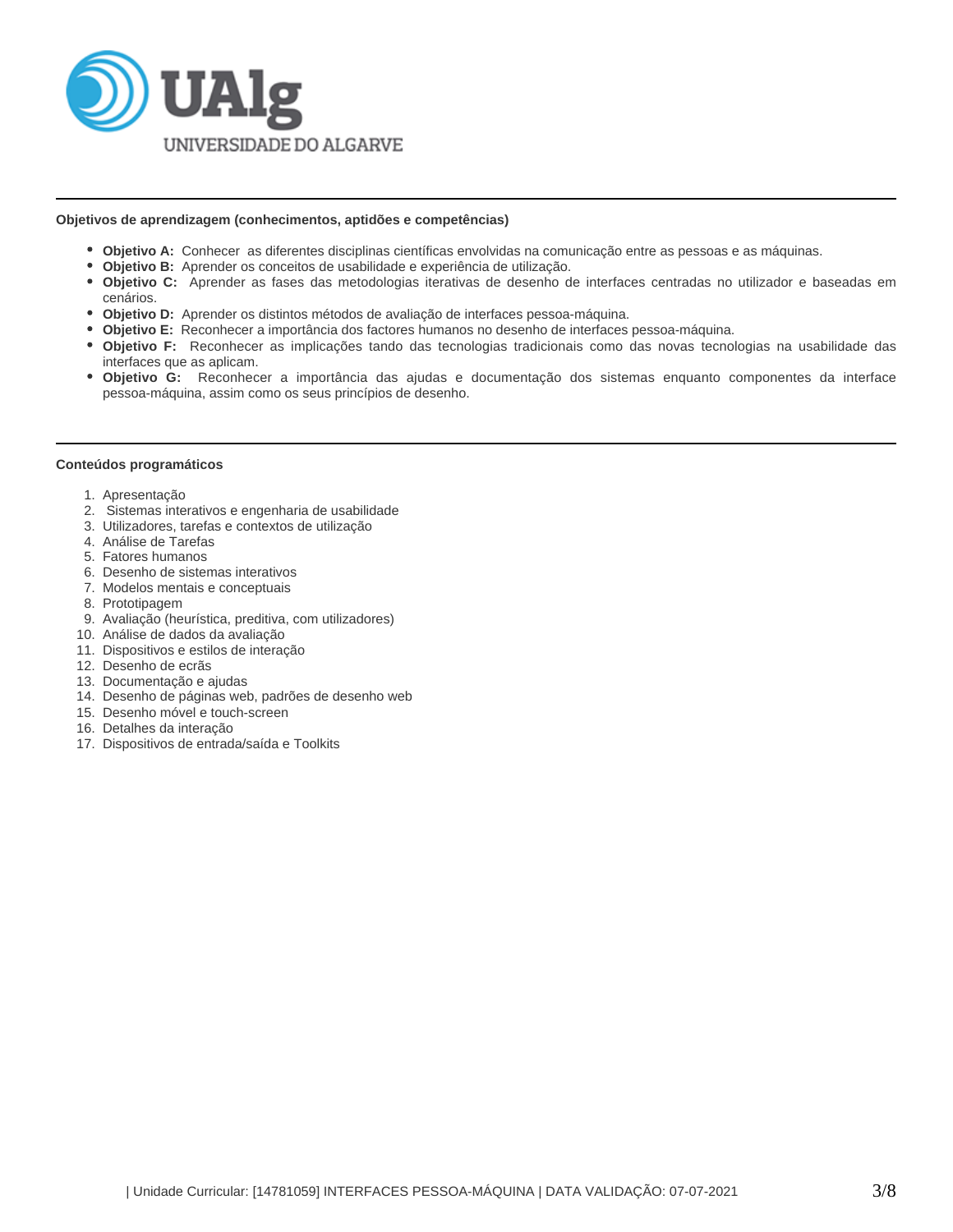

# **Metodologias de ensino (avaliação incluída)**

# **Aulas Teóricas (30 horas)**

As noções teóricas serão dadas por método expositivo, com projeção e explicação dos objectivos e conteúdos correspondentes a cada tema, acompanhado de debate, colocação e esclarecimento de dúvidas.

## **Aulas Práticas (30 horas)**

Os estudantes são orientados através guiões onde aplicam os conhecimentos adquiridos nas aulas teóricas no âmbito de um projeto selecionado, seguindo uma abordagem iterativa, centrada no utilizador e baseada em cenários. A componente de avaliação é realizada entre pares de grupos.

# **Avaliação**

**T =** Teóricas **, PL =** Práticas Laboratoriais, **CT =** Componente Teórica **, CP =** Componente Prática

- Exame: 50%
- Projecto: 50%
- **Condições de admissão a exame: ¿¿**
	- Entrega de todas as componentes do projeto
	- $\circ$  Nota CP >= 10
	- $\circ$  Assiduidade aulas PL > 80%
	- Assiduidade aulas PL avaliação heurística e utilizadores
- **Condições de aprovação:**
	- Se  $CT$  > = 8 = > Nota final =  $0.5$ <sup>\*</sup>  $CT$  +  $0.5$ <sup>\*</sup>  $CP$
	- $\bullet$  Se  $\text{CT} < 8 \Rightarrow$  Nota final =  $\text{CT}$

# **Bibliografia principal**

- 1. Introdução ao design de interfaces. Manuel Fonseca, Pedro Campos, Daniel Gonçalves, FCA.
- 2. Human-Computer Interaction. Alan Dix, Janet Finlay, Gregory Abowd, Russell Beale. Prentice Hall, 3rd. edition
- 3. Interaction Design: Beyond Human-Computer Interaction. Jennifer Preece, Helen Sharp, Ivonne Rogers. Wiley, 4th edition
- 4. The design of everyday things. Don A. Norman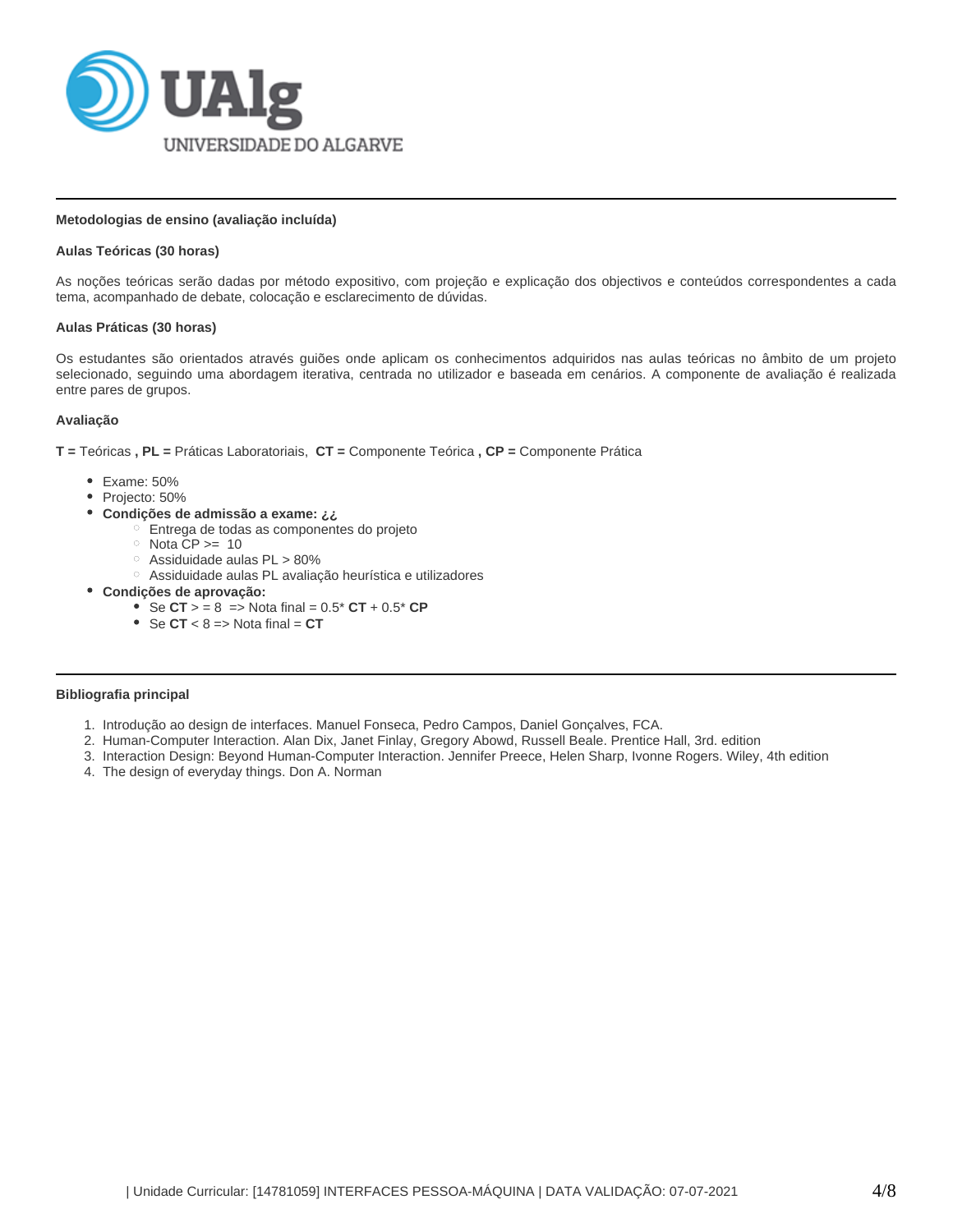

| <b>Academic Year</b>                                                                                   | 2021-22                                                                                                               |  |  |  |  |  |
|--------------------------------------------------------------------------------------------------------|-----------------------------------------------------------------------------------------------------------------------|--|--|--|--|--|
| <b>Course unit</b>                                                                                     | HUMAN MACHINE INTERFACE                                                                                               |  |  |  |  |  |
| <b>Courses</b>                                                                                         | INFORMATICS (COMPUTER SCIENCE) (1st Cycle)<br>ELECTRONIC ENGINEERING AND TELECOMMUNICATIONS (Integrated Master¿s) (*) |  |  |  |  |  |
|                                                                                                        | (*) Optional course unit for this course                                                                              |  |  |  |  |  |
| <b>Faculty / School</b>                                                                                | FACULTY OF SCIENCES AND TECHNOLOGY                                                                                    |  |  |  |  |  |
| <b>Main Scientific Area</b>                                                                            |                                                                                                                       |  |  |  |  |  |
| Acronym                                                                                                |                                                                                                                       |  |  |  |  |  |
| <b>CNAEF</b> code (3 digits)                                                                           | 481                                                                                                                   |  |  |  |  |  |
| <b>Contribution to Sustainable</b><br><b>Development Goals - SGD</b><br>(Designate up to 3 objectives) | 4,8,9                                                                                                                 |  |  |  |  |  |
| Language of instruction                                                                                | Portuguese - PT                                                                                                       |  |  |  |  |  |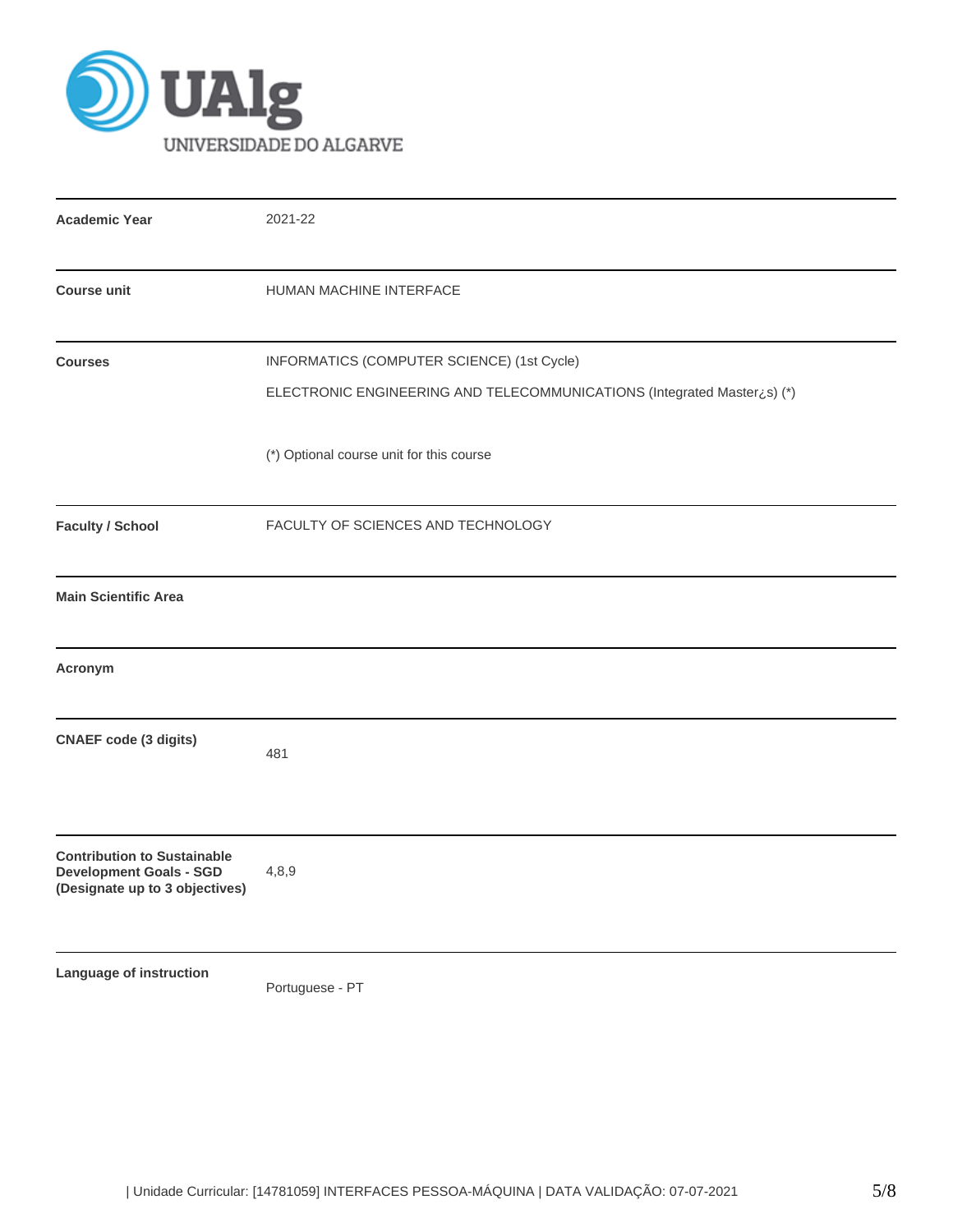

**Teaching/Learning modality**

Presential

**Coordinating teacher** Marielba Silva de Zacarias

| Teaching staff                    | <b>Type</b> | <b>Classes</b> | Hours (*) |
|-----------------------------------|-------------|----------------|-----------|
| Marielba Silva de Zacarias        |             |                | 28T       |
| José Manuel Aguiar Tavares Bastos | Þ           | PL1: PL2       | 56PL      |

\* For classes taught jointly, it is only accounted the workload of one.

| $C_{\Omega}$ |     |    | D      |    | ~- |   | Total |
|--------------|-----|----|--------|----|----|---|-------|
|              | ∎∠c | ΙЮ | $\sim$ | ШC | ΙЮ | Ш |       |

T - Theoretical; TP - Theoretical and practical ; PL - Practical and laboratorial; TC - Field Work; S - Seminar; E - Training; OT -

Tutorial; O - Other

### **Pre-requisites**

no pre-requisites

### **Prior knowledge and skills**

- Programming concepts and practice
- Web technologias (HTML, CSS, Javascript)
- Software Engineering Concepts and Practice

## **The students intended learning outcomes (knowledge, skills and competences)**

- **Outcome A:** Know the different disciplines involved in communication between humans and machines.
- **Outcome B:** Learn the concepts of usability and user experience.
- **Outcome C:** Learn the stages of iterative, user-centred and scenario-based human-computer interface design methodologies.
- **Outcome D:** Learn the different methdos to evaluate human-machine interfaces.
- **Outcome E:** Acknowledge the importance of human factors in the design of human-machine interfaces.
- **Outcome F:** Acknowledge the implications of both traditional and emergent technologies on interface usability where they are  $\bullet$ applied.
- **Outcome G:** Acknowledge the importance of online help and documentation systems as essential components of the human-machine interface, as well as their design principles.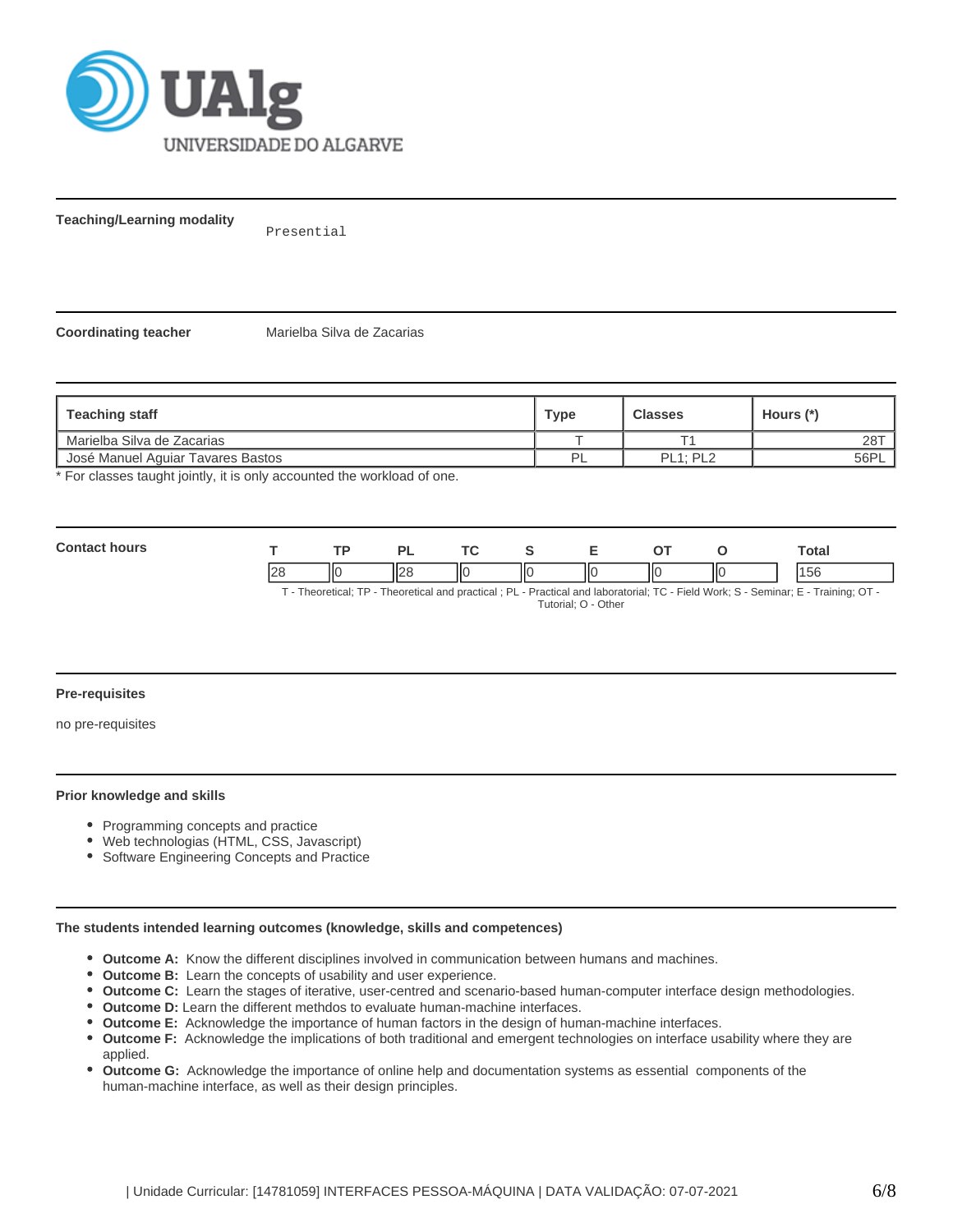

### **Syllabus**

- 1. Presentation
- 2. Interactive systems and usability engineering
- 3. Users, tasks and usage contexts
- 4. Task Analysis
- 5. Human factors
- 6. Interactive Systems Design
- 7. Mental and conceptual models
- 8. Prototyping
- 9. Evaluation (heuristic, predictive, with users),
- 10. Data Analysis
- 11. Interaction styles and devices,
- 12. Visual and physical design
- 13. Documentation and help systems
- 14. Web design rules and patterns
- 15. Mobile and touch-screen design
- 16. Interaction details
- 17. Input / Output Devices and Toolkits

# **Teaching methodologies (including evaluation)**

## **Lectures (30 hours)**

Theoretical notions are provided trough oral expositions, supported on slide presentations, content explanations corresponding to each theme, followed by debate, and question answering.

#### **Practical sessions (30 hours)**

Students are oriented through detailed scripts in applying the knowledge acquired in the classroom involving the execution of all interface design phases in the context of a selected project, following an iterative approach, user-centered and scenario-based. The evaluation component is performed through peer-review techniques.

#### **Evaluation components**

**T =** theory, **PL =** practical laboratories **, CT =** Theoretical componenent **, CP =** Practical component

- Exam: 50%
- Project: 50%
- **Exam admission requirements:**
	- o Submission of all project components
		- $O$  CP Grade  $>= 10$
	- $\degree$  Pressence PL classes > 80% and presence in PL classes of heuristic and user evaluation
- **Course aproval requirements:**
	- $\bullet$  If  $CT$  > = 8 = > Final grade =  $0.5$ <sup>\*</sup> CT +  $0.5$ <sup>\*</sup> CP
	- $\bullet$  If  $CT < 8 \Rightarrow$  Final grade =  $CT$

#### **Main Bibliography**

- 1. Introdução ao design de interfaces. Manuel Fonseca, Pedro Campos, Daniel Gonçalves, FCA.
- 2. Human-Computer Interaction. Alan Dix, Janet Finlay, Gregory Abowd, Russell Beale. Prentice Hall, 3rd. edition
- 3. Interaction Design: Beyond Human-Computer Interaction. Jennifer Preece, Helen Sharp, Ivonne Rogers. Wiley, 4th edition
- 4. The design of everyday things. Don A. Norman